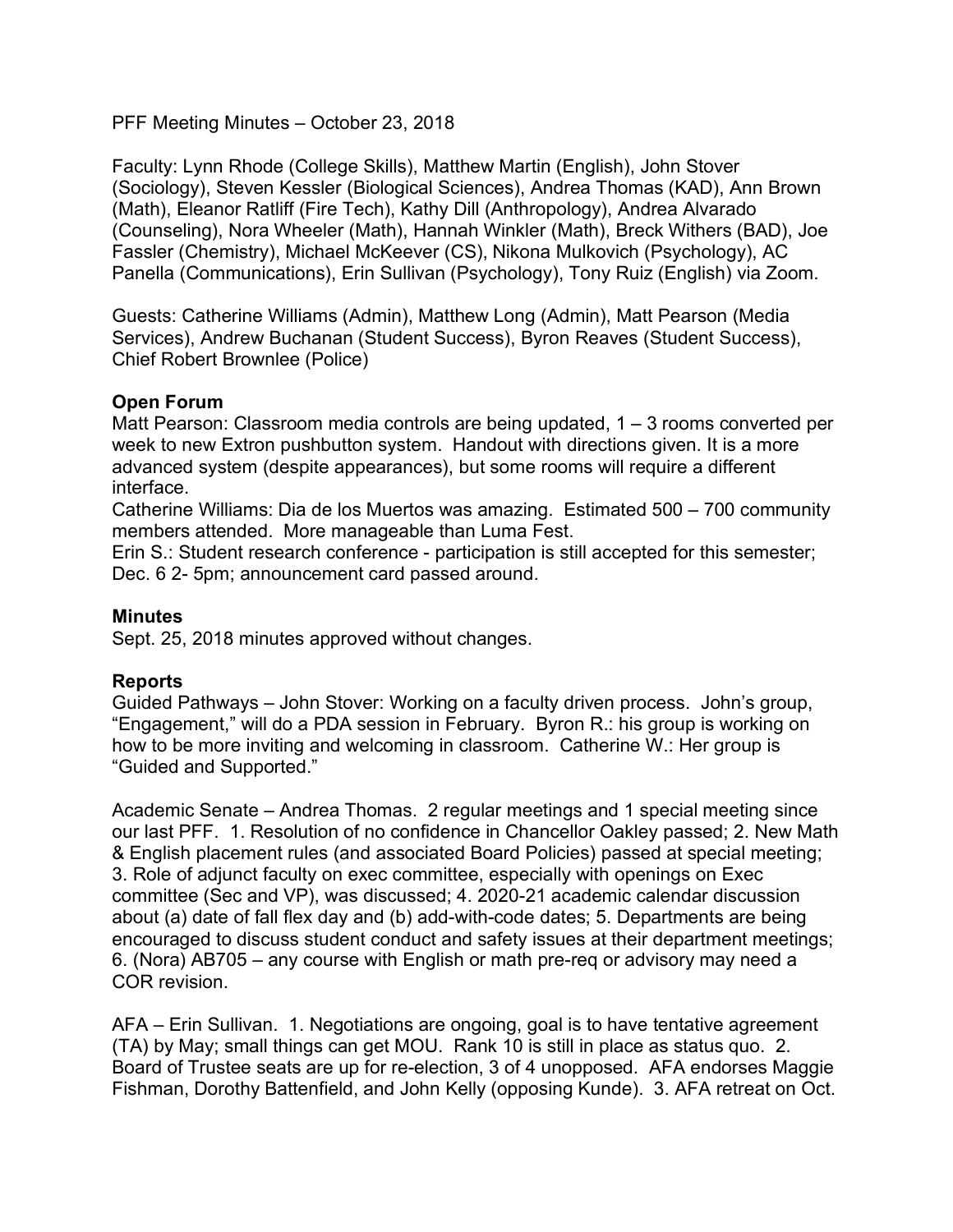$14<sup>th</sup>$ . 4. Email sent to faculty to consider passing up on overload voluntarily, without losing some seniority protections. 5. New membership policy post-Janus Supreme Ct. case – Join at any time; quit only at specified time. 6. AFA Open meeting tomorrow (10/24) at 4pm in Petaluma.

Chair – Erin Sullivan. 1. Spoke at last board meeting about safety concerns; and sent DL.Staff.all email. Private emails exchanged with Dr. Chong. 2. Construction and Trades Employment center has passed first phase; phase 2 application is being submitted – will include HVAC and solar programs. New Building in 2 years if all succeeds – warehouse/lab classroom. 3. Review of new funding formula: SRJC is on hold-harmless funding currently (post-fires); success-based component will increase through 2020-21. Definition of success discussed. 4. Reorganization of VPAA and VP Petaluma – We might want to draft a resolution in support of the VP Petaluma, given that those duties are being covered by some already with a (very) full-time jobs. 5. PFF chair nominations by next meeting when we will elect.

# **Action Items**

None at this time

# **Discussion Items**

- 1. Call Building Concerns.
	- a. Seating outside Student Success. Original plan was for a mini-lounge. Partner with student leadership group to fundraise? Erin supports. Study carrels were on available (Catherine W.), need \$15000 for furniture and electrical, etc. if we want the lounge.
	- b. Possibility of walking up back stairs to faculty office suite key card? Would cost \$10 – 15K, currently on PRPP (Catherine).
	- c. Office Assignment Policy old (2007) document. Do we need a revision? Seniority is part of the policy, but we often want to ensure that newer faculty are in the main suite to be more included. Convert one or two adjunct offices into shared contract faculty office space? (Catherine W.) Alternative location is Student Health area; administration has a bank of offices. Place those who leave the suite into an area with a group of offices. Hiring Freeze may mean there will not be any new faculty for a while.
- 2. Campus Safety Concerns with Chief Brownlee.

His background: 13 years with department; almost 3 months as chief; Highway patrol and Coast Guard.

Highlights from his opening statement: Goal of increased community engagement. No budget for security upgrades. Security Consultant has been hired.

PFF: Community Service Officers (CSOs) will not intervene in a high-risk situation, would need re-training.

PFF: Petaluma police does not have great track record with communities of color.